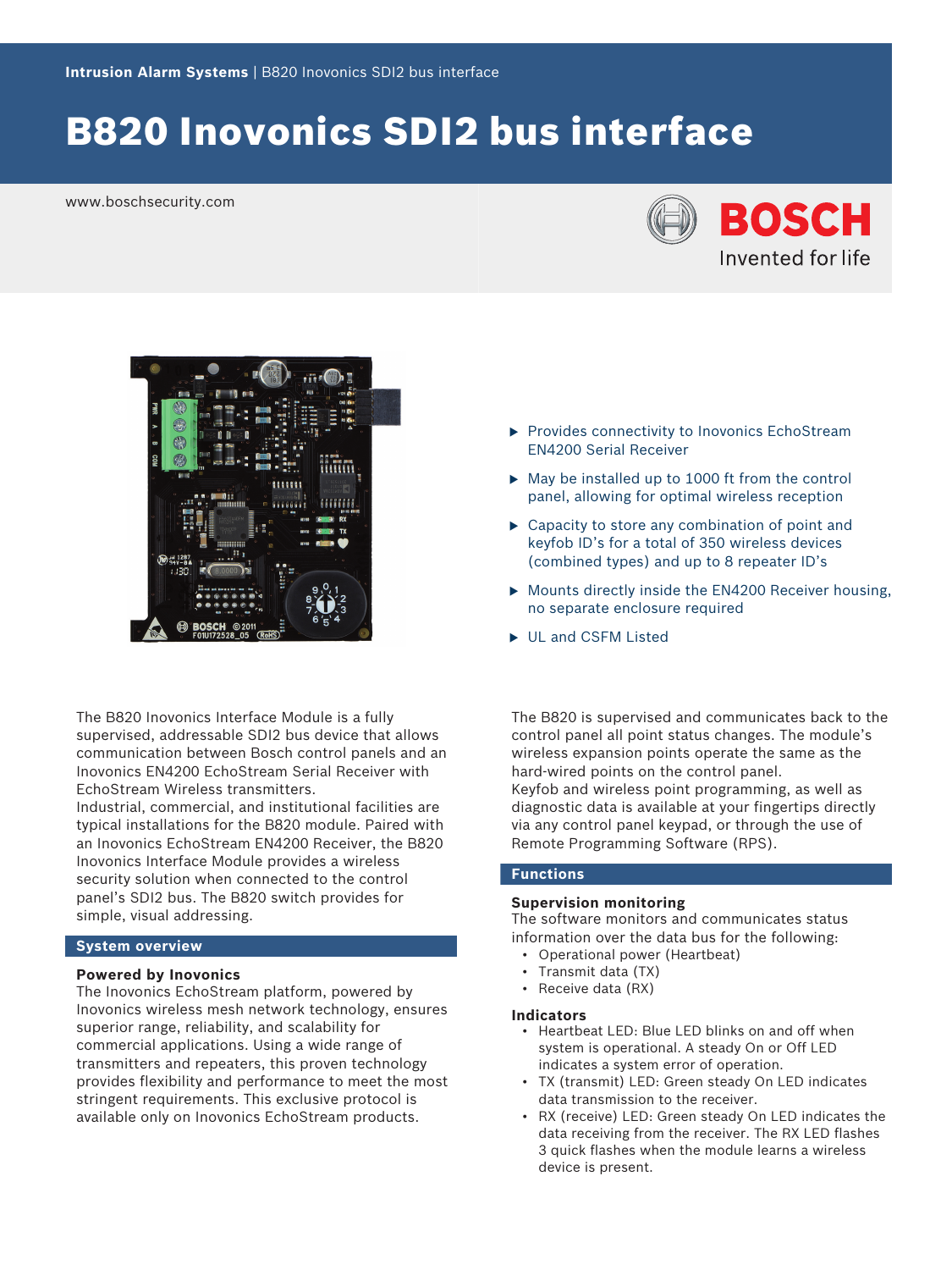#### **Certifications and approvals**

| <b>Region</b> |              | <b>Regulatory compliance/quality marks</b>                                            |
|---------------|--------------|---------------------------------------------------------------------------------------|
| <b>USA</b>    | UL           |                                                                                       |
|               | $\mathsf{U}$ | UL 365 - Police Station Connected Bur-<br>glar Alarm Units                            |
|               | UL           | UL 609 - Standard for Local Burglar<br><b>Alarm Units and Systems</b>                 |
|               | UL           | UL 636 - Holdup Alarm Units and Sys-<br>tems                                          |
|               | UL           | UL 1023 - Household Burglar Alarm Sys-<br>tem Units                                   |
|               | UL           | UL 1076 - Proprietary Burglar Alarm<br><b>Units and Systems</b>                       |
|               | UL           | UL 1610 - Central Station Burglar Alarm<br>Units                                      |
|               | <b>CSFM</b>  | California State Fire Marshal                                                         |
|               | <b>FCC</b>   | Part 15 Class B                                                                       |
| Canada        | <b>ULC</b>   | CAN/ULC S303 - Local Burglar Alarm<br><b>Units and Systems</b>                        |
|               | ULC          | CAN/ULC S304 - Standard for Signal Re-<br>ceiving Center and Premise Burglar<br>Alarm |
|               | ULC          | ULC-ORD C1023 - Household Burglar<br><b>Alarm System Units</b>                        |
|               | ULC          | ULC-ORD C1076 - Proprietary Burglar<br><b>Alarm Units and Systems</b>                 |
|               | IC           | ICES-003 - Information Technology<br>Equipment (ITE)                                  |

#### **Installation/configuration notes**

#### **Mounting considerations**

Mount the B820 Interface Module inside the Inovonics EchoStream Serial Receiver by using the supplied Velcro strips contained inside the B820 packaging. Refer to the *EN4200 EchoStream Serial Receiver Installation Instructions* and the *SDI2 Inovonics Interface Module B820 Installation Guide* for mounting and wiring instructions.

#### **Wiring considerations**

The B820 connects to a control panel using the PWR, A, B, COM terminals on the control panel using the screw terminal strip. Use 12 AWG to 22 AWG (1.5 mm to 0.6 mm) wires from the module to the control panel.

The B820 connects to the EN4200 via the serial data port.

#### **Compatibility**

Control panels B9512G/B9512G-E B8512G/B8512G-E B6512 B5512/B5512E B4512/B4512E B3512/B3512E

|                     | D9412GV4/D7412GV4                                            |
|---------------------|--------------------------------------------------------------|
| <b>Receivers</b>    | Inovonics EchoStream EN4200 Serial<br>Receiver               |
| Repeaters           | Inovonics EchoStream EN5040-T High-<br><b>Power Repeater</b> |
| <b>Transmitters</b> | All Inovonics EchoStream transmitters                        |

#### **Trademarks**

All hardware and software product names used in this document are likely to be registered trademarks and must be treated accordingly.

# **Parts included**

| Quantity | <b>Component</b>                           |
|----------|--------------------------------------------|
|          | B820 Inovonics Interface Module            |
|          | Hardware pack including Velcro<br>adhesive |
|          | Literature pack                            |

## **Technical specifications**

**Properties**

| <b>Dimensions</b> | $3.2$ in x 2.8 in x 0.60 in<br>$(82.5$ mm x 70.0 mm x 15.0 mm) |
|-------------------|----------------------------------------------------------------|
| Weight            | $1.5$ oz $(.04$ kg)                                            |

#### **Environmental considerations**

| Relative humidity       | 5% to 93% at +32 °C (+90 °F)   |
|-------------------------|--------------------------------|
| Temperature (operating) | 0°C to +49°C (+32°F to +120°F) |

#### **Power requirements**

| Current             | 110 mA total for B820 module and the                                                                                              |
|---------------------|-----------------------------------------------------------------------------------------------------------------------------------|
|                     | FN4200 receiver                                                                                                                   |
| Voltage (operating) | 12 VDC nominal                                                                                                                    |
| Wiring              |                                                                                                                                   |
| Terminal wire size  | 12 AWG to 22 AWG (2 mm to 0.65)<br>mm)                                                                                            |
| SDI2 wiring         | Maximum distance – Wire size<br>(unshielded wire only): $600$ ft (183)<br>m)/22 AWG (0.65 mm)<br>1000 ft (305 m)/18 AWG (1.02 mm) |

#### **Ordering information**

#### **B820 Inovonics SDI2 bus interface**

Provides communication between a control panel and an Inovonics EN4200 EchoStream Serial Receiver. Order number **B820**